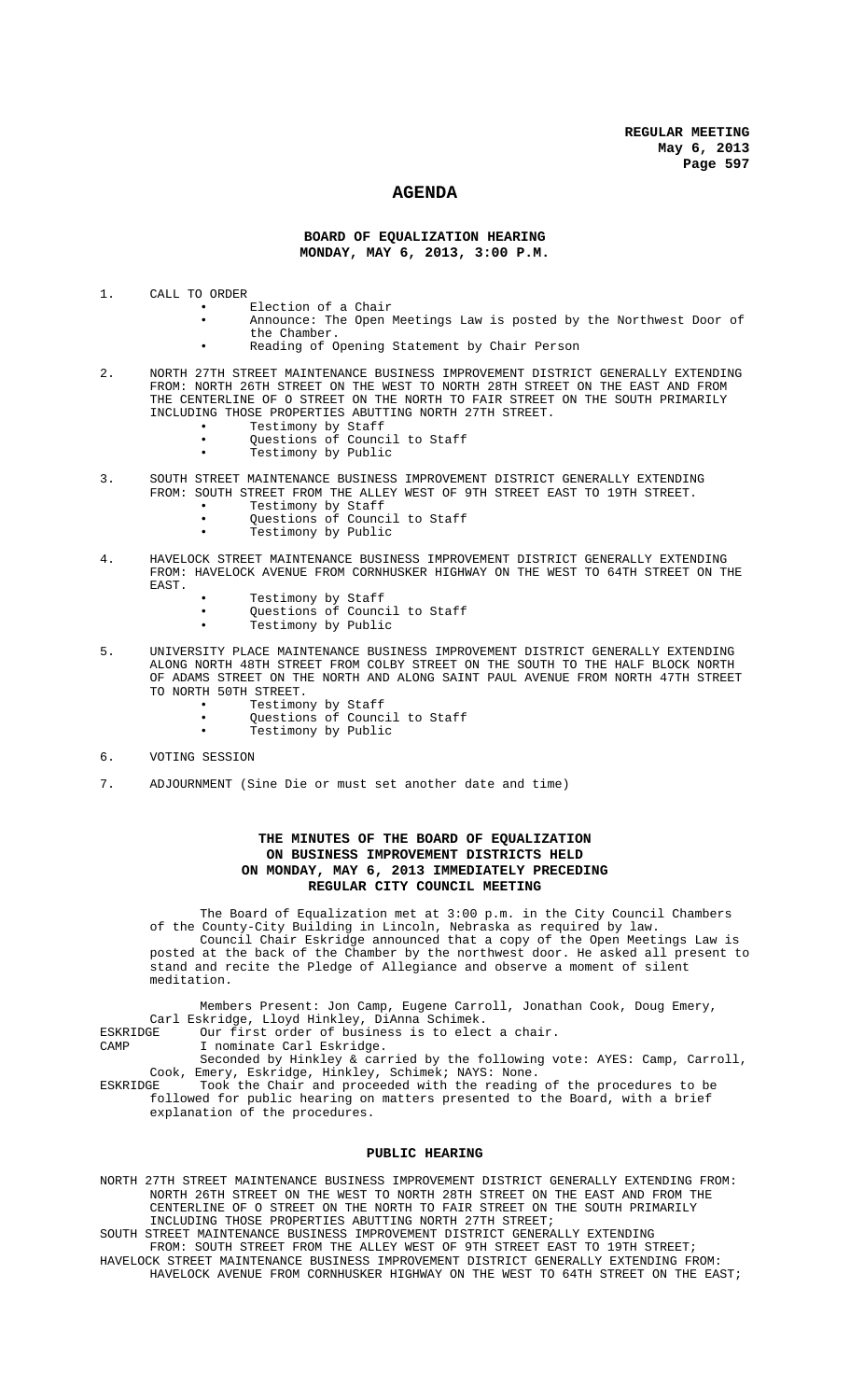UNIVERSITY PLACE MAINTENANCE BUSINESS IMPROVEMENT DISTRICT GENERALLY EXTENDING ALONG NORTH 48TH STREET FROM COLBY STREET ON THE SOUTH TO THE HALF BLOCK NORTH OF ADAMS STREET ON THE NORTH AND ALONG SAINT PAUL AVENUE FROM NORTH 47TH STREET TO NORTH 50TH STREET - David Landis, Urban Development Director, came forward to the person responsible for the calculation necessary to recoup costs. Mr. Landis reported that Mr. Cane works primarily with HUD but prepares assessments as well.

Ron Cane, Program Monitor, Urban Development Department, came forward to answer questions about the proposed assessments for each of the districts which cover the time period January 1, 2012 to December 31, 2012.

Gwendell Hohensee, 3721 Spruce St., came forward representing the South Street Maintenance Business Improvement District to comment on a yearly increase change that began in 2010. He requested clarification of the 5% rate. He said the cost of maintenance should not include advertising or postage.

Mr. Landis came forward to answer questions. He clarified the calculation as follows: a previous base year is taken; an amount is created (5%) that it cannot grow beyond; the year arrives and money is spent; finally, the money is collected to pay in arrears. Because last year was an example of an expensive, drought year, Mr. Landis suggested that a consumer price index not be used as a plus cap. In response to the inclusion of advertising and postage, Mr. Landis said it is not unreasonable to give fair notice to people who are a part of the BID. Overall, Urban Development strives to be a good steward of the Business Improvement District and those unusual years in which costs exceed the 5% cap, other resources are found to make up the difference.

#### **VOTING SESSION**

NORTH 27TH STREET MAINTENANCE BUSINESS IMPROVEMENT DISTRICT GENERALLY EXTENDING FROM: NORTH 26TH STREET ON THE WEST TO NORTH 28TH STREET ON THE EAST AND FROM THE CENTERLINE OF O STREET ON THE NORTH TO FAIR STREET ON THE SOUTH PRIMARILY INCLUDING THOSE PROPERTIES ABUTTING NORTH 27TH STREET;

SOUTH STREET MAINTENANCE BUSINESS IMPROVEMENT DISTRICT GENERALLY EXTENDING FROM: SOUTH STREET FROM THE ALLEY WEST OF 9TH STREET EAST TO 19TH STREET; HAVELOCK STREET MAINTENANCE BUSINESS IMPROVEMENT DISTRICT GENERALLY EXTENDING FROM:

HAVELOCK AVENUE FROM CORNHUSKER HIGHWAY ON THE WEST TO 64TH STREET ON THE EAST; UNIVERSITY PLACE MAINTENANCE BUSINESS IMPROVEMENT DISTRICT GENERALLY EXTENDING ALONG NORTH 48TH STREET FROM COLBY STREET ON THE SOUTH TO THE HALF BLOCK NORTH OF ADAMS STREET ON THE NORTH AND ALONG SAINT PAUL AVENUE FROM NORTH 47TH STREET TO

CAMP Moved approval of all four Business Improvement Districts as assessed. Seconded by Carroll & carried by the following vote: AYES: Camp, Carroll, Cook, Emery, Eskridge, Hinkley, Schimek; NAYS: None.

### **ADJOURNMENT**

## **3:19 P.M.**

NORTH 50TH STREET.

CAMP Moved to adjourn sine die the Board of Equalization meeting. Seconded by Carroll & carried by the following vote: AYES: Camp, Carroll, Cook, Emery, Eskridge, Hinkley, Schimek; NAYS: None.

Teresa J. Meier, City Clerk

Sandy L. Dubas, Office Specialist

\_\_\_\_\_\_\_\_\_\_\_\_\_\_\_\_\_\_\_\_\_\_\_\_\_\_\_\_\_\_\_\_\_\_\_\_\_\_\_\_\_\_

\_\_\_\_\_\_\_\_\_\_\_\_\_\_\_\_\_\_\_\_\_\_\_\_\_\_\_\_\_\_\_\_\_\_\_\_\_\_\_\_\_\_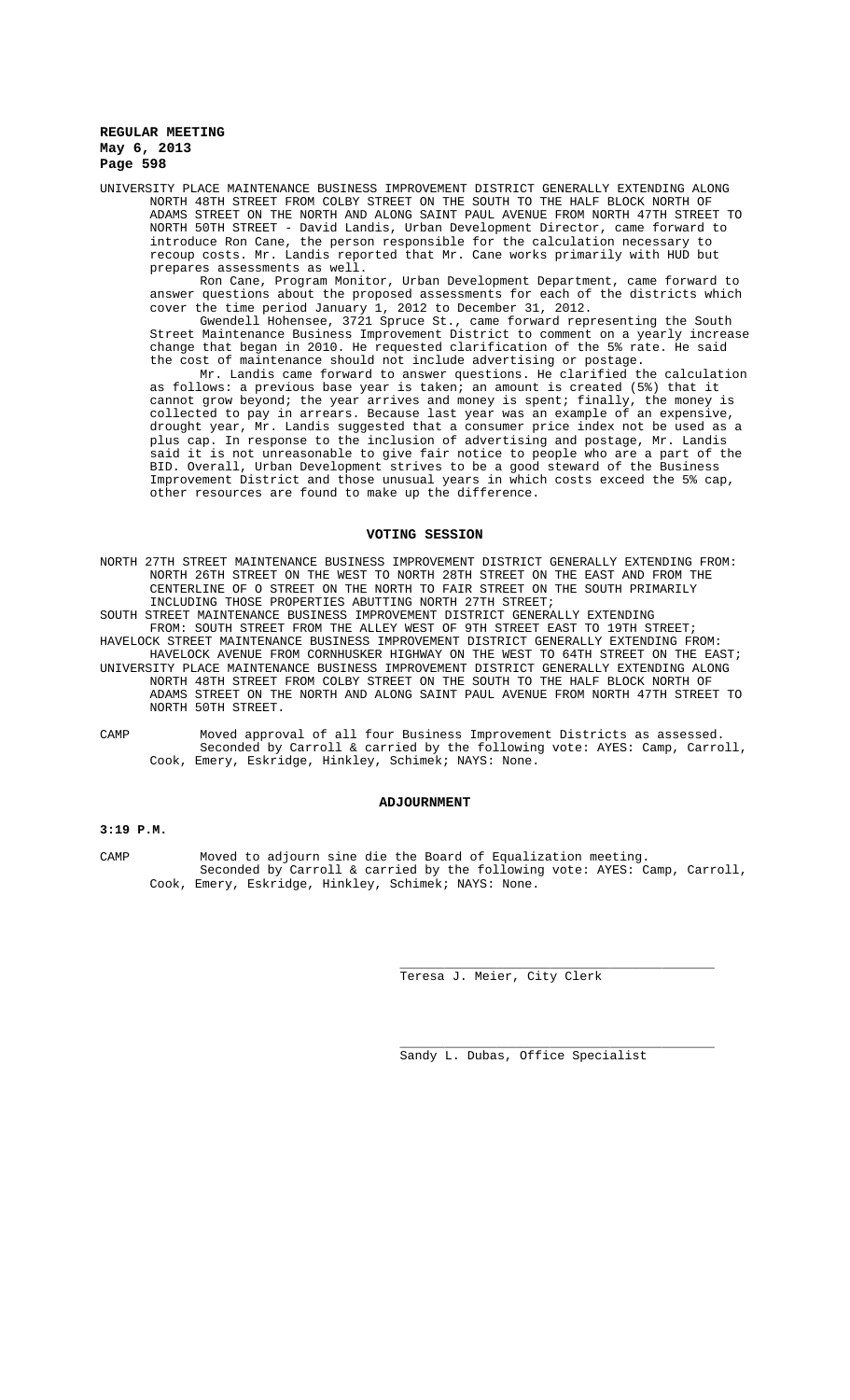## **THE MINUTES OF THE CITY COUNCIL MEETING HELD MONDAY, MAY 6, 2013 AT 3:00 P.M.**

The Meeting was called to order at 3:20 p.m. Present: Council Chair Eskridge; Council Members: Camp, Carroll, Cook, Emery, Hinkley, Schimek; City Clerk, Teresa J. Meier.

### **READING OF THE MINUTES**

EMERY Having been appointed to read the minutes of the City Council proceedings of April 29, 2013 reported having done so, found same correct. Seconded by Hinkley & carried by the following vote: AYES: Camp, Carroll, Cook, Emery, Eskridge, Hinkley, Schimek; NAYS: None.

#### **PUBLIC HEARING**

- APPLICATION OF JSD, LLC DBA HUSKERVILLE PIZZA AND PUB FOR A CLASS C LIQUOR LICENSE AT 2805 N.W. 48TH STREET;
- MANAGER APPLICATION OF JASON D. NIEMANN FOR JSD, LLC DBA HUSKERVILLE PIZZA AND PUB AT 2805 N.W. 48TH STREET - Scott Haggart, one of three owners of the LLC, came forward to take oath and answer questions. He said due to growth in the Airpark area, he and his partners wanted to provide an establishment for families to gather for food and drink.

This matter was taken under advisement.

CREATING SPECIAL ASSESSMENT WATER DISTRICT NO. 1204 FOR THE PURPOSE OF CONSTRUCTING A 6-INCH DIAMETER WATER MAIN IN DUDLEY STREET FROM 50TH STREET TO 51ST STREET, AND ASSESSING THE COSTS THEREOF AGAINST THE BENEFITTED PROPERTY - Holly Lionberger, Public Works & Utilities, came forward to explain and answer questions about the proposal of a water main on the north side of Dudley between 50th and 51st Streets. The water main will help five property owners with consistency on supply, water pressure issues and other problems. The total estimated cost for this project is around \$146,000. Lincoln Water System would subsidize an amount around \$131,000 and property owners would bear the assessment of just over \$15,000. Ms. Lionberger said Public Works would install the water main supply pipe adjacent to the street and each property owner would hire their own plumber to make the connection.

This matter was taken under advisement.

- ANNEXATION NO. 12005 AMENDING THE LINCOLN CORPORATE LIMITS MAP BY ANNEXING APPROXIMATELY 23 ACRES GENERALLY LOCATED AT SOUTH 70TH STREET AND COUNTRYVIEW ROAD;
- CHANGE OF ZONE NO. 12030 APPLICATION OF ROKEBY HOLDINGS, LLC FOR A CHANGE OF ZONE FROM AG AGRICULTURE DISTRICT AND R-3 PLANNED UNIT DEVELOPMENT TO R-3 RESIDENTIAL DISTRICT ON PROPERTY GENERALLY LOCATED AT SOUTH 70TH STREET AND COUNTRYVIEW ROAD Mike Eckert, Civil Design Group, 8535 Executive Woods Dr., Suite 200, came forward on behalf of Rokeby Holdings, Ltd. This is to bring in new land for construction of new, single-family, residential homes. There are approximately 64 single-family lots on 23 acres between Yankee Hill and Rokeby Road. This matter was taken under advisement.
- AMENDING THE PAY SCHEDULE FOR A CERTAIN EMPLOYEE GROUP WHOSE CLASSIFICATION IS ASSIGNED TO THE PAY RANGE WHICH IS PREFIXED BY THE LETTER "A" TO CORRECT THE PAY RANGE FOR THE CLASSIFICATION OF "IMPACT FEE ADMINISTRATOR" - Doug McDaniel, Personnel Director, came forward to correct the pay range from an A14 to A15. He said there is no financial impact to the City. This matter was taken under advisement.
- AMENDING SECTION 2.35.035 OF THE LINCOLN MUNICIPAL CODE TO AUTHORIZE EMERGENCY WATER RESTRICTIONS ENACTED BY EXECUTIVE ORDER AND ALLOW THE DIRECTOR OF PUBLIC WORKS AND UTILITIES TO APPOINT WATER CONSERVATION OFFICERS; AMENDING SECTION 8.44.030 OF THE LINCOLN MUNICIPAL CODE (USE OF WATER WELL; WHEN PERMITTED) TO REQUIRE PRIVATE WATER WELL OWNERS COMPLY WITH CERTAIN PROVISIONS OF EMERGENCY WATER RESTRICTIONS; AMENDING SECTION 17.26.010 OF THE LINCOLN MUNICIPAL CODE (EMERGENCY RESTRICTIONS) TO MAKE ANY PERSONS WHO FAIL TO FOLLOW DULY ENACTED EMERGENCY WATER RESTRICTIONS SUBJECT TO THE ADMINISTRATIVE PENALTIES IDENTIFIED HEREIN; AMENDING CHAPTER 17.26 OF THE LINCOLN MUNICIPAL CODE RELATING TO EMERGENCY RESTRICTIONS BY ADDING A NEW SECTION NUMBERED 17.26.015 (RESPONSIBILITY OF PROPERTY OWNER) TO MAKE UNLAWFUL ANY VIOLATION OF AN EMERGENCY WATER RESTRICTION AND TO ESTABLISH A REBUTABLE PRESUMPTION THAT PROPERTY OWNERS ARE RESPONSIBLE FOR VIOLATIONS THAT OCCUR ON PROPERTY OWNED BY THEM; ADDING A NEW SECTION NUMBERED 17.26.040 (WATER CONSERVATION OFFICER) TO AUTHORIZE THE DIRECTOR OF PUBLIC WORKS AND UTILITIES TO APPOINT, EMPLOY, DETERMINE QUALIFICATIONS AND AUTHORIZE CITATION AUTHORITY FOR WATER CONSERVATION OFFICERS; ADDING A NEW SECTION NUMBERED 17.26.045 (PAYMENT OF FINES AND COSTS; ADMINISTRATIVE HEARING PROCESS; APPEAL) TO ESTABLISH FINES AND ADMINISTRATIVE COSTS FOR THE VIOLATION OF EMERGENCY WATER RESTRICTIONS; TO ESTABLISH AN ADMINISTRATIVE PROCESS FOR THE HANDLING, PROCESSING AND CONDUCT OF HEARINGS AND FOR APPEALS OF VIOLATION OF EMERGENCY WATER RESTRICTIONS; AND ADDING A NEW SECTION NUMBERED 17.26.047 (EMERGENCY WATER RESTRICTION FINES AND COSTS; RULES; COLLECT AND ACCOUNT FOR MONEY) TO ADDRESS THE COLLECTION AND ACCOUNTING OF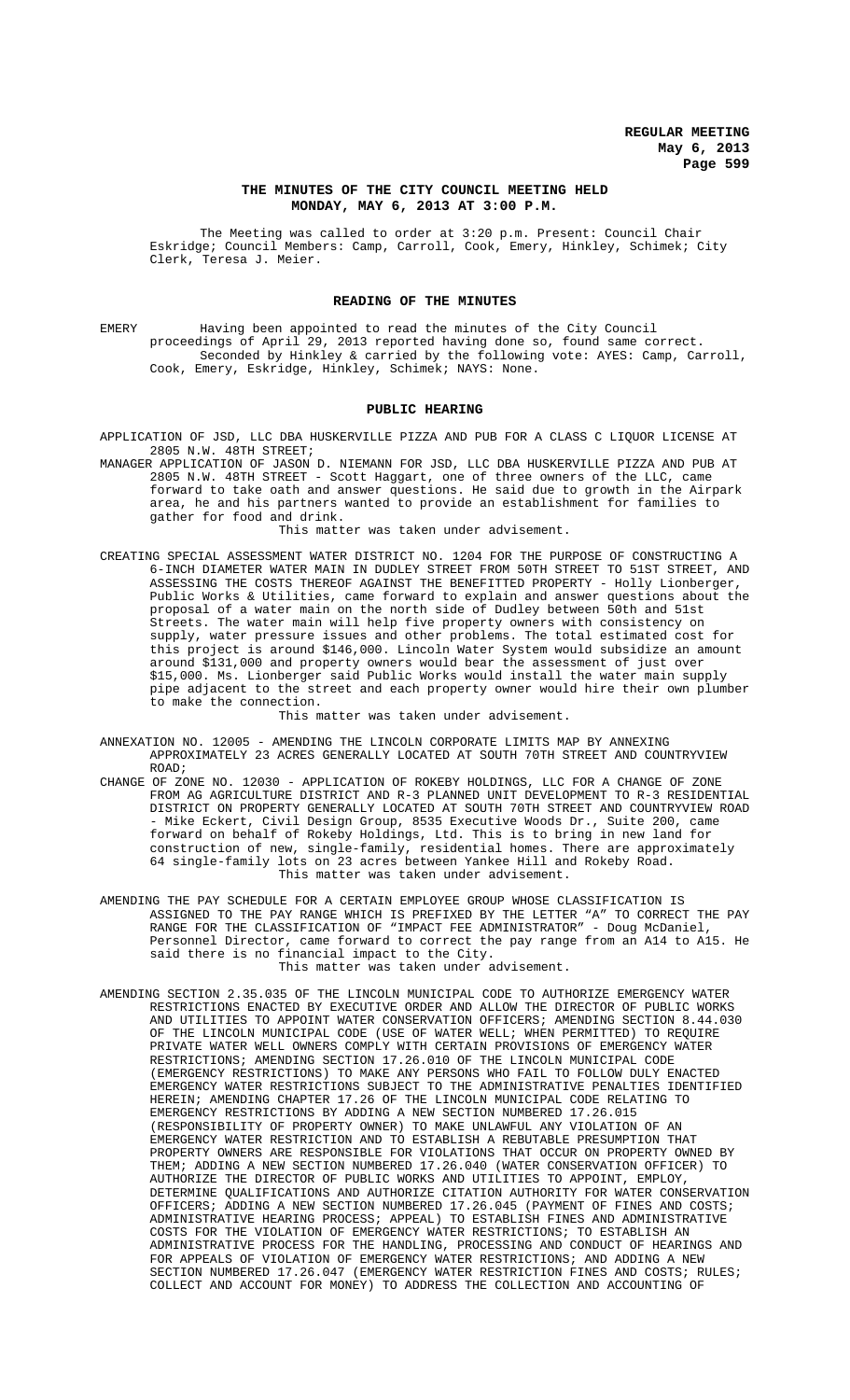MONIES COLLECTED FOR VIOLATIONS OF EMERGENCY WATER RESTRICTIONS - Miki Esposito, Director of Public Works & Utilities, came forward to answer questions about changes relating to the water enforcement process during a drought period. She said they have taken a comprehensive approach to water management/strategies to include additional water supply from a horizontal well next summer, making revisions to the water management plan, designating watering schedules during a period of drought and making a more robust education/outreach program. She provided communication access for anyone in the public with questions: the phone number hotline is 402-441-1212 and the new website will be www.water.lincoln.ne.gov. Ms. Esposito said water is a critical resource but

enforcement during a drought period is only temporary. Steve Huggenberger, Assistant City Attorney, came forward to provide enforcement details. He said the process is modeled after the way parking tickets are handled: administrative and decriminalizing. He confirmed that restrictions will be imposed by an Executive Order filed with the City Clerk. The Director of Public Works & Utilities is given the responsibility for enforcement and the authority to appoint or contract for water conservation officers. Private well owners will comply with one provision in the emergency management restrictions. They will need to post a sign when watering to notify officers that restrictions do not apply to them. The same sign will be used for seed and sod permits as well. Mr. Huggenberger clarified the placement of primary responsibility of compliance on the private property owner. He said there is a provision defining a water conservation officer who is under the supervision of the Director of Public Works. Both the water conservation officer and police officer have the authority to issue citations for violations. Mr. Huggenberger discussed three levels of violations, fines & costs, the review process and appeal hearings. He said Lincoln Water System accounts for the monies: administrative portions go to Police Department; penalty components go to the schools.

Jerry Obrist, Lincoln Water System, was on hand to answer any technical questions about water management planning.

This matter was taken under advisement.

APPROVING A CONTRACT AGREEMENT BETWEEN THE CITY OF LINCOLN AND WESCO DISTRIBUTION, INC. FOR THE ANNUAL REQUIREMENTS TO SUPPLY AND DELIVER ELECTRICAL SUPPLIES, PURSUANT TO STATE OF NEBRASKA CONTRACT NO. 13478, FOR A THREE YEAR TERM WITH THE OPTION TO RENEW FOR TWO ADDITIONAL ONE YEAR TERMS - Bob Walla, Assistant Purchasing Agent, came forward to answer questions. This matter was taken under advisement.

### **COUNCIL ACTION**

#### **REPORTS OF CITY OFFICERS**

REPORT FROM CITY TREASURER OF CITY CASH ON HAND AT THE CLOSE OF BUSINESS MARCH 31, 2013 - CLERK presented said report which was placed on file in the Office of the City Clerk. **(5-21)**

#### **PETITIONS & COMMUNICATIONS**

PLACED ON FILE IN THE OFFICE OF THE CITY CLERK:

Administrative Amendment No. 13001 to Use Permit No. 90, Lenox Village, approved by the Planning Director on April 25, 2013 requested by Hy-Vee, Inc. to revise the site plan to show a new driveway onto Pioneers Blvd. for Lot 2, Block 1, with an access easement provided to the lot adjacent to the west (Shelter Insurance) granting shared access to Pioneers Blvd.; showing the driveway onto Pioneers Blvd. for the lot adjacent to the west being removed and a reduction in the front setback to 20 feet along Pioneers Blvd. on property located near S. 70th St. and Pioneers Boulevard.

Administrative Amendment No. 13022 to Special Permit No. 05002, Foreman Ridge Addition Community Unit Plan, approved by the Planning Director on April 25, 2013 requested by ESP, Inc. to transfer the buildable lot designation between<br>Lot 1, Block 3 and Outlot N within Foreman Ridge Addition on property general 1, Block 3 and Outlot N within Foreman Ridge Addition on property generally located at SW 12th Street and W. Foreman Drive.

Administrative Amendment No. 13018 to Use Permit No. 57D, Lincoln Crossing, approved by the Planning Director on April 26, 2013 requested by Olsson Associates to increase the expansion area by 5,000 square feet for a total of 21,540 square feet for Building G (Hy-Vee grocery store) and update the Building and Parking Stall Summary table on property generally located on the northeast corner of N. 27th Street and Superior Street.

Administrative Amendment No. 13021 to Change of Zone No. 05068A, Fallbrook Planned Unit Development, approved by the Planning Director on April 29, 2013 requested by Olsson Associates to update various notes clarifying which lots are required to pay impact fees; add a waiver to light trespass for Town Center and Market Place; revise the setback for drive aisles, drop-off lanes and drive-thru for Lot 1, Block 33; allow eaves to project into side yards up to 3 feet in Residential Type 6 and waive the building setback to pedestrian easements in Residential Type 6 when the pedestrian easement is along the front property line on property generally located at Fallbrook Boulevard and Highway 34.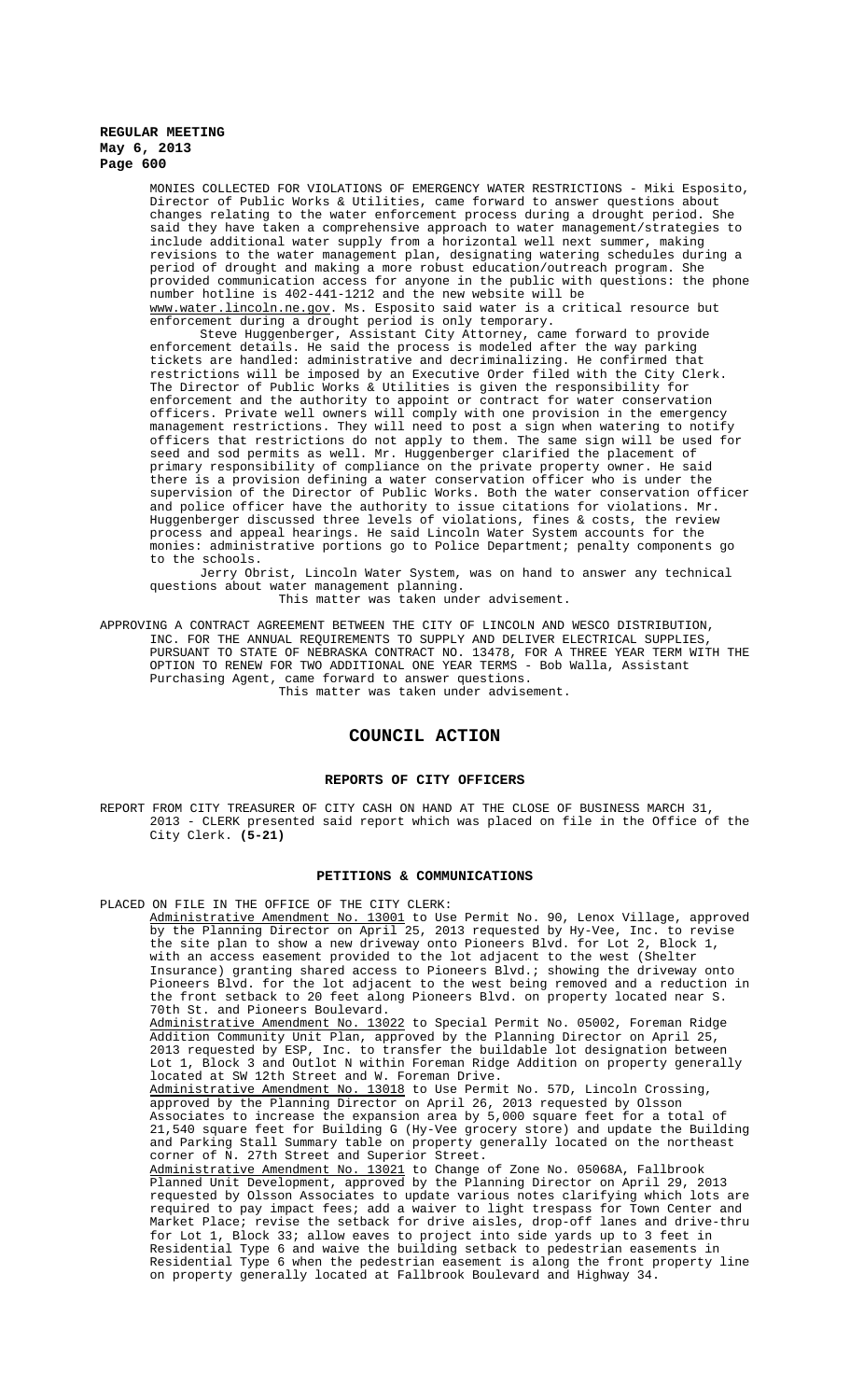Administrative Amendment No. 13023 to Special Permit No. 06014, South Lake Community Unit Plan, approved by the Planning Director on April 29, 2013 requested by Olsson Associates to revise the site plan to delete the note referencing an alternate pedestrian sidewalk connection locations to S. 98th St. and to show the permanent pedestrian connection to S. 98th St. located in Outlot G between Lots 51 and 52 on property generally located near S. 98th Street and Eiger Drive.

REFERRALS TO THE PLANNING DEPARTMENT:

Text Amendment No. 12031 - App. of the Director of Planning amending and reorganizing Chapter 27.75 of the Lincoln Municipal Code relating to the Board of Zoning Appeals to simplify and clarify the process for filing variances by renumbering existing Section 27.75.020 as Section 27.75.040 and amending it to grant explicit authority to cancel regularly scheduled meetings of the Board of Zoning Appeals; amending Section 27.75.030 to revise the procedure for appeals and to establish a procedure to obtain Board of Zoning Appeals review of petitions for variances and exceptions; renumbering existing Section 27.75.040 as 27.75.020 and amending it to distinguish between the Board of Zoning Appeals' appellate jurisdiction and original jurisdiction; amending Section 27.75.050 to further define the jurisdiction of the Board of Zoning Appeals; amending Section 27.75.060 to provide that any decision approving a petition for a variance or an exception shall be by resolution of the Board of Zoning Appeals; and repealing Sections 27.75.020, 27.75.030, 27.75.040, 27.75.050 and 27.75.060 of the Lincoln Municipal Code as hitherto existing.

Change of Zone No. 13009 - App. of Olsson Associates, Cambell's Nursery Planned Unit Development, from R-2 Residential District to O-3 Office Park PUD on property generally located east of the intersection of South 40th Street and Lake Street; for a Planned Unit Development District designation of said property; and for approval of a development plan which proposes modifications to the Zoning Ordinance, Land Subdivision Ordinance and Design Standards to allow a mixed-use development consisting of residential, office and retail uses on the underyling O-3 zoned area.

Use Permit No. 04005B - App. of C Street, LLC for an amendment to allow the construction of a mixed use building for office and residential use increasing the number of dwelling units from 30 to 36 on property generally located at NW 1st Street and Barons Road.

#### **MISCELLANEOUS REFERRALS - NONE**

#### **LIQUOR RESOLUTIONS**

APPLICATION OF JSD, LLC DBA HUSKERVILLE PIZZA AND PUB FOR A CLASS C LIQUOR LICENSE AT 2805 N.W. 48TH STREET - CLERK read the following resolution, introduced by Jon Camp, who moved its adoption for approval:

A-87323 BE IT RESOLVED by the City Council of the City of Lincoln, Nebraska: That after hearing duly had as required by law, consideration of the facts of this application, the Nebraska Liquor Control Act, and the pertinent City ordinances, the City Council recommends that the application of JSD, LLC dba Huskerville Pizza and Pub for a Class "C" liquor license at 2805 N.W. 48th Street, Lincoln, Nebraska, for the license period ending October 31, 2013, be

approved with the condition that: 1. There be no business or personal alcohol related offenses by the applicant within the first year after approval.

2. Applicant must successfully complete the responsible beverage server training course required by Section 5.04.035 of the Lincoln Municipal Code within 30 days of approval of this resolution.

3. All employees must possess a valid Responsible Beverage

Server/Seller Permit as required by Section 5.04.124 of the Lincoln Municipal Code.

4. The premises must comply in every respect with all city and state regulations.

The City Clerk is directed to transmit a copy of this resolution to the Nebraska Liquor Control Commission.

Introduced by Jon Camp

Seconded by Carroll & carried by the following vote: AYES: Camp, Carroll, Cook, Emery, Eskridge, Hinkley, Schimek; NAYS: None.

MANAGER APPLICATION OF JASON D. NIEMANN FOR JSD, LLC DBA HUSKERVILLE PIZZA AND PUB AT 2805 N.W. 48TH STREET - CLERK read the following resolution, introduced by Jon Camp, who moved its adoption for approval:

A-87324 WHEREAS, JSD, LLC dba Huskerville Pizza and Pub located at 2805 N.W. 48th<br>Street, Lincoln, Nebraska has been approved for a Retail Class "C" liquor -<br>Street, Lincoln, Nebraska has been approved for a Retail Class "C"

license, and now requests that Jason D. Niemann be named manager; WHEREAS, Jason D. Niemann appears to be a fit and proper person to manage

said business. NOW, THEREFORE, BE IT RESOLVED by the City Council of the City of Lincoln, Nebraska: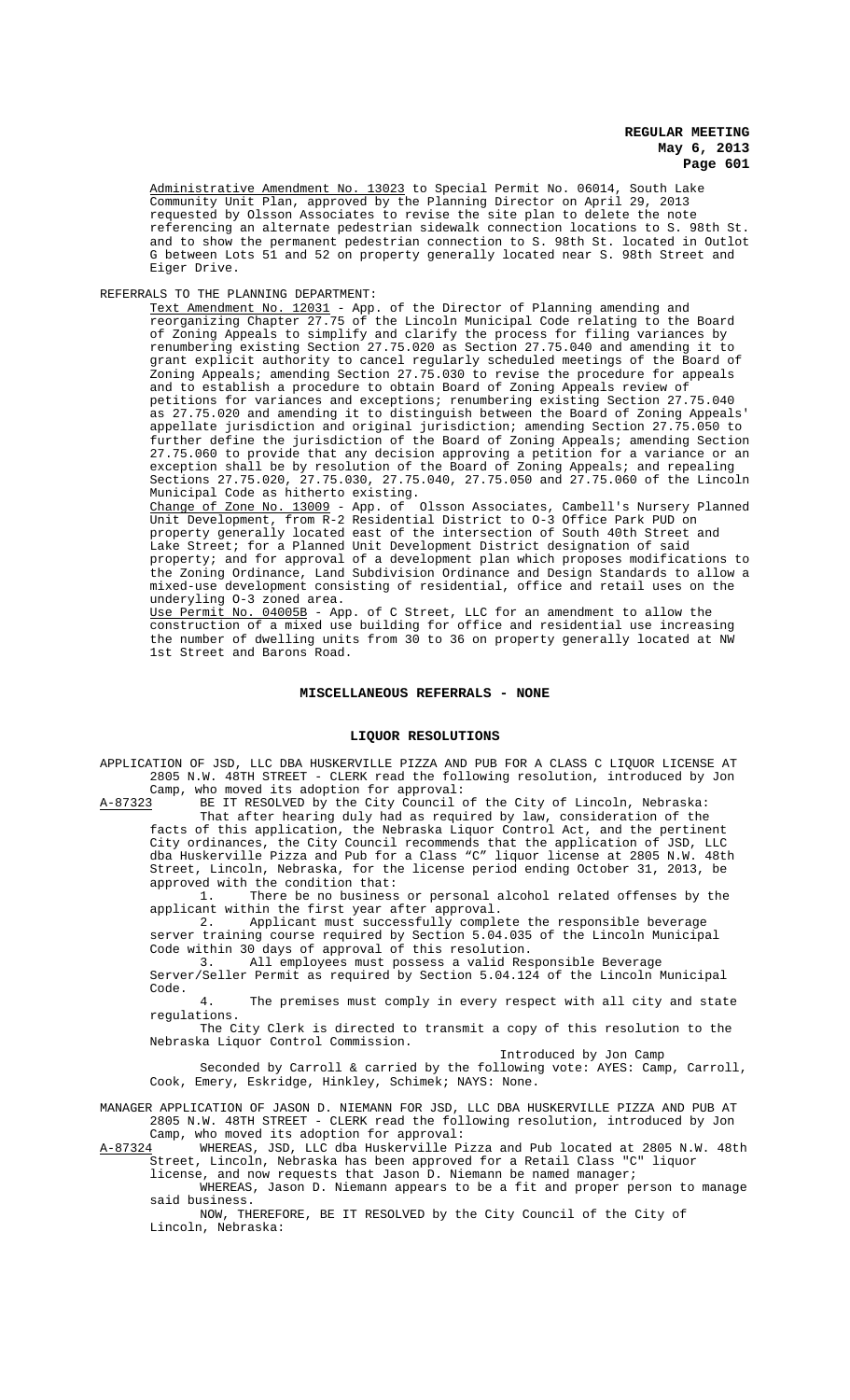That after hearing duly had as required by law, consideration of the facts of this application, the Nebraska Liquor Control Act, and the pertinent City ordinances, the City Council recommends that Jason D. Niemann be approved as manager of this business for said licensee. The City Clerk is directed to transmit a copy of this resolution to the Nebraska Liquor Control Commission. Introduced by Jon Camp

Seconded by Carroll & carried by the following vote: AYES: Camp, Carroll, Cook, Emery, Eskridge, Hinkley, Schimek; NAYS: None.

### **ORDINANCES - 2ND READING & RELATED RESOLUTIONS (as required)**

- CREATING SPECIAL ASSESSMENT WATER DISTRICT NO. 1204 FOR THE PURPOSE OF CONSTRUCTING A 6-INCH DIAMETER WATER MAIN IN DUDLEY STREET FROM 50TH STREET TO 51ST STREET, AND ASSESSING THE COSTS THEREOF AGAINST THE BENEFITTED PROPERTY - CLERK read an ordinance, introduced by Doug Emery, creating Water District No. 1204, designating the real estate to be benefitted, providing for assessment of the costs of the improvements constructed therein, providing for the acquisition of easements and additional right-of-way, if necessary, and repealing all ordinances or parts of ordinances in conflict herewith, the second time.
- ANNEXATION NO. 12005 AMENDING THE LINCOLN CORPORATE LIMITS MAP BY ANNEXING APPROXIMATELY 23 ACRES GENERALLY LOCATED AT SOUTH 70TH STREET AND COUNTRYVIEW ROAD. (RELATED ITEMS: 13-58, 13-59) - CLERK read an ordinance, introduced by Doug Emery, annexing and including the below described land as part of the City of Lincoln, Nebraska and amending the Corporate Limits Map attached to and made part of Ordinance No. 18208, to reflect the extension of this corporate limits boundary of the City of Lincoln, Nebraska established and shown thereon, the second time.
- CHANGE OF ZONE NO. 12030 APPLICATION OF ROKEBY HOLDINGS, LLC FOR A CHANGE OF ZONE FROM AG AGRICULTURE DISTRICT AND R-3 PLANNED UNIT DEVELOPMENT TO R-3 RESIDENTIAL DISTRICT ON PROPERTY GENERALLY LOCATED AT SOUTH 70TH STREET AND COUNTRYVIEW ROAD.(RELATED ITEMS: 13-58, 13-59) - CLERK read an ordinance, introduced by Doug Emery, amending the Lincoln Zoning District Maps adopted by reference and made part of the Title 27 of the Lincoln Municipal Code, pursuant to Section 27.05.020 of the Lincoln Municipal Code, by changing the boundaries of the districts established and shown thereon, the second time.
- AMENDING THE PAY SCHEDULE FOR A CERTAIN EMPLOYEE GROUP WHOSE CLASSIFICATION IS ASSIGNED TO THE PAY RANGE WHICH IS PREFIXED BY THE LETTER "A" TO CORRECT THE PAY RANGE FOR THE CLASSIFICATION OF "IMPACT FEE ADMINISTRATOR" - CLERK read an ordinance, introduced by Doug Emery, amending Section 1 of Ordinance No. 19601 passed August 15, 2011, relating to the pay schedules of employees whose classifications are assigned to the pay range which is prefixed by the letter "A," by amending the pay range of the job classification of Impact Fee Administrator from (A14) to (A15), the second time.
- AMENDING SECTION 2.35.035 OF THE LINCOLN MUNICIPAL CODE TO AUTHORIZE EMERGENCY WATER RESTRICTIONS ENACTED BY EXECUTIVE ORDER AND ALLOW THE DIRECTOR OF PUBLIC WORKS AND UTILITIES TO APPOINT WATER CONSERVATION OFFICERS; AMENDING SECTION 8.44.030 OF THE LINCOLN MUNICIPAL CODE (USE OF WATER WELL; WHEN PERMITTED) TO REQUIRE PRIVATE WATER WELL OWNERS COMPLY WITH CERTAIN PROVISIONS OF EMERGENCY WATER RESTRICTIONS; AMENDING SECTION 17.26.010 OF THE LINCOLN MUNICIPAL CODE (EMERGENCY RESTRICTIONS) TO MAKE ANY PERSONS WHO FAIL TO FOLLOW DULY ENACTED EMERGENCY WATER RESTRICTIONS SUBJECT TO THE ADMINISTRATIVE PENALTIES IDENTIFIED HEREIN; AMENDING CHAPTER 17.26 OF THE LINCOLN MUNICIPAL CODE RELATING TO EMERGENCY RESTRICTIONS BY ADDING A NEW SECTION NUMBERED 17.26.015 (RESPONSIBILITY OF PROPERTY OWNER) TO MAKE UNLAWFUL ANY VIOLATION OF AN EMERGENCY WATER RESTRICTION AND TO ESTABLISH A REBUTABLE PRESUMPTION THAT PROPERTY OWNERS ARE RESPONSIBLE FOR VIOLATIONS THAT OCCUR ON PROPERTY OWNED BY THEM; ADDING A NEW SECTION NUMBERED 17.26.040 (WATER CONSERVATION OFFICER) TO AUTHORIZE THE DIRECTOR OF PUBLIC WORKS AND UTILITIES TO APPOINT, EMPLOY, DETERMINE QUALIFICATIONS AND AUTHORIZE CITATION AUTHORITY FOR WATER CONSERVATION OFFICERS; ADDING A NEW SECTION NUMBERED 17.26.045 (PAYMENT OF FINES AND COSTS; ADMINISTRATIVE HEARING PROCESS; APPEAL) TO ESTABLISH FINES AND ADMINISTRATIVE COSTS FOR THE VIOLATION OF EMERGENCY WATER RESTRICTIONS; TO ESTABLISH AN ADMINISTRATIVE PROCESS FOR THE HANDLING, PROCESSING AND CONDUCT OF HEARINGS AND FOR APPEALS OF VIOLATION OF EMERGENCY WATER RESTRICTIONS; AND ADDING A NEW SECTION NUMBERED 17.26.047 (EMERGENCY WATER RESTRICTION FINES AND COSTS; RULES; COLLECT AND ACCOUNT FOR MONEY) TO ADDRESS THE COLLECTION AND ACCOUNTING OF MONIES COLLECTED FOR VIOLATIONS OF EMERGENCY WATER RESTRICTIONS - CLERK read an ordinance, introduced by Doug Emery, amending Section 2.35.035 of the Lincoln Municipal Code to authorize emergency water restrictions enacted by Executive Order and allow the Director of Public Works and Utilities to appoint Water Conservation Officers; amending Section 8.44.030 of the Lincoln Municipal Code (Use of Water Well; When Permitted) to require private water well owners to comply with certain provisions of emergency water restrictions; amending Section 17.26.010 of the Lincoln Municipal Code (Emergency Restrictions) to make any persons who fail to follow duly enacted emergency water restrictions subject to the administrative penalties identified herein; amending Chapter 17.26 of the Lincoln Municipal Code relating to Emergency Restrictions by adding a new section numbered 17.26.015 (Responsibility of Property Owner) to make unlawful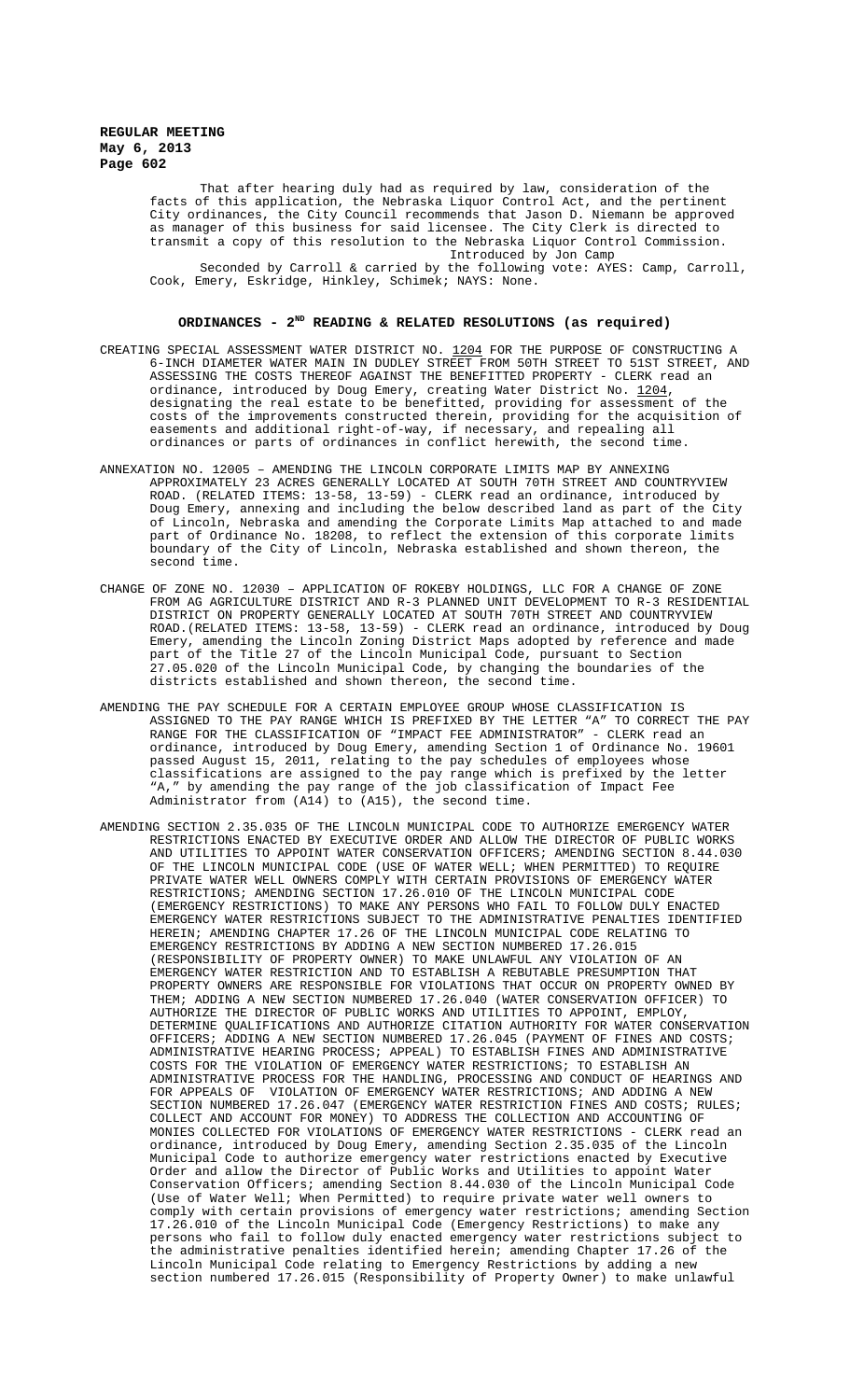any violation of an emergency water restriction and to establish a rebuttable presumption that property owners are responsible for violations that occur on property owned by them; adding a new section numbered 17.26.040 (Water Conservation Officer) to authorize the Director of Public Works and Utilities to appoint, employ, determine qualifications and authorize citation authority for Water Conservation Officers; adding a new section numbered 17.26.045 (Payment of Fines and Costs; Administrative Hearing Process; Appeal) to establish fines and administrative costs for the violation of emergency water restrictions; to establish and administrative process for handling, processing and conduct of hearings and for appeals of violation of emergency water restrictions; adding a new section numbered 17.26.047 (Emergency Water Restriction Fines and Costs; Rules; Collect and Account for Money) to address the collection and accounting of monies collected for violations of emergency water restrictions; and repealing Sections 2.35.035, 8.44.030, and 17.26.010 of the Lincoln Municipal Code as hitherto existing, the second time.

#### **PUBLIC HEARING - RESOLUTIONS**

APPROVING A CONTRACT AGREEMENT BETWEEN THE CITY OF LINCOLN AND WESCO DISTRIBUTION, INC. FOR THE ANNUAL REQUIREMENTS TO SUPPLY AND DELIVER ELECTRICAL SUPPLIES, PURSUANT TO STATE OF NEBRASKA CONTRACT NO. 13478, FOR A THREE YEAR TERM WITH THE OPTION TO RENEW FOR TWO ADDITIONAL ONE YEAR TERMS - CLERK read the following resolution, introduced by Doug Emery, who moved its adoption:<br>A-87325 BE IT RESOLVED by the City Council of the City of Linco

A-87325 BE IT RESOLVED by the City Council of the City of Lincoln, Nebraska: That the attached Contract Agreement between the City of Lincoln, Lancaster County, the Lincoln-Lancaster County Public Building Commission and Wesco Distribution, Inc. for the annual requirements to supply and deliver Electrical Supplies, pursuant to State of Nebraska Contract No. 13478, for a three-year term with the option to renew for two additional one-year terms, upon the terms and conditions as set forth in said Contract Agreement, is hereby approved and the Mayor is authorized to execute the same and any associated amendments or renewals on behalf of the City of Lincoln.

Introduced by Doug Emery Seconded by Carroll & carried by the following vote: AYES: Camp, Carroll, Cook, Emery, Eskridge, Hinkley, Schimek; NAYS: None.

### ORDINANCE - 3<sup>RD</sup> READING & RELATED RESOLUTIONS (as required)

AMENDING TITLE 5 OF THE LINCOLN MUNICIPAL CODE RELATING TO LICENSES AND REGULATIONS BY ADDING A NEW CHAPTER 5.21, ENTERTAINMENT DISTRICTS, AND AMENDING CHAPTER 5.04, ALCOHOLIC LIQUOR, TO REGULATE THE SALE, SERVICE AND CONSUMPTION OF ALCOHOLIC LIQUOR IN COMMONS AREAS - PRIOR to reading: CARROLL Moved MTA #1 to amend Bill No. 13-55 in the following manner: 1. On page 17, line 17, delete (e) and insert in lieu thereof:  $"(\underline{b})".$ 2. On page 19, line 8, delete (e) and insert in lieu thereof:  $"(\underline{c})".$ 3. On page 19, line 20, delete the word "commendations" and insert in lieu thereof the word "recommendations" 4. On page 20, line 1, delete  $(f)$  and insert in lieu thereof: " $(d)$ " Seconded by Cook & carried by the following vote: AYES: Camp, Carroll, Cook, Emery, Eskridge, Hinkley, Schimek; NAYS: None. CARROLL Moved MTA #2 to amend Bill No. 13-55 in the following manner: 1. On page 10, line 8, after the word "focus." insert a new sentence to read as follows: "A structure or premises shall not be deemed an entertainment venue if it has not been open to the public for live entertainment events for a period of two years prior to the date of the application, or if it will not be open to the public for live entertainment events within ninety days from the date of City Council approval of an Entertainment District designation." Seconded by Schimek & carried by the following vote: AYES: Camp, Carroll, Cook, Emery, Eskridge, Hinkley, Schimek; NAYS: None. CARROLL Moved MTA #3 to amend Bill No. 13-55 in the following manner: 1. On page 7, line 14, delete the word "two" and insert in lieu thereof the word "three". 2. On page 7, line 14, after the word "more" insert the word "individual".  $\overline{3.}$  On page 7, line 14, after the word "drinks" insert the words "<u>or two</u> or more". Seconded by Camp & carried by the following vote: AYES: Camp, Carroll, Cook, Emery, Eskridge, Hinkley, Schimek; NAYS: None. CLERK Read an ordinance, introduced by Jonathan Cook, amending Title 5 of the Lincoln Municipal Code relating to Licenses and Regulations to regulate the sale, service and consumption of alcoholic liquor in commons areas by amending Section 5.04.020 to add definitions for "beer garden," "commons area," "Entertainment District," and "sidewalk café,"; amending Section 5.04.210 to provide for an occupation tax for an Entertainment District liquor license; adding a new Section numbered 5.04.295 to prohibit certain acts by Entertainment District liquor licensees, managers, and employees; amending Section 5.04.300 to increase penalty provisions; adding a new Chapter 5.21, Entertainment Districts, by adding Section 5.21.010 to set forth the legislative intent of this chapter; adding Section 5.21.020 to provide definitions for "commons area," "Entertainment District Review Committee," "entertainment venue," "Internal Liquor Committee," and "promotional association"; adding Section 5.21.030 to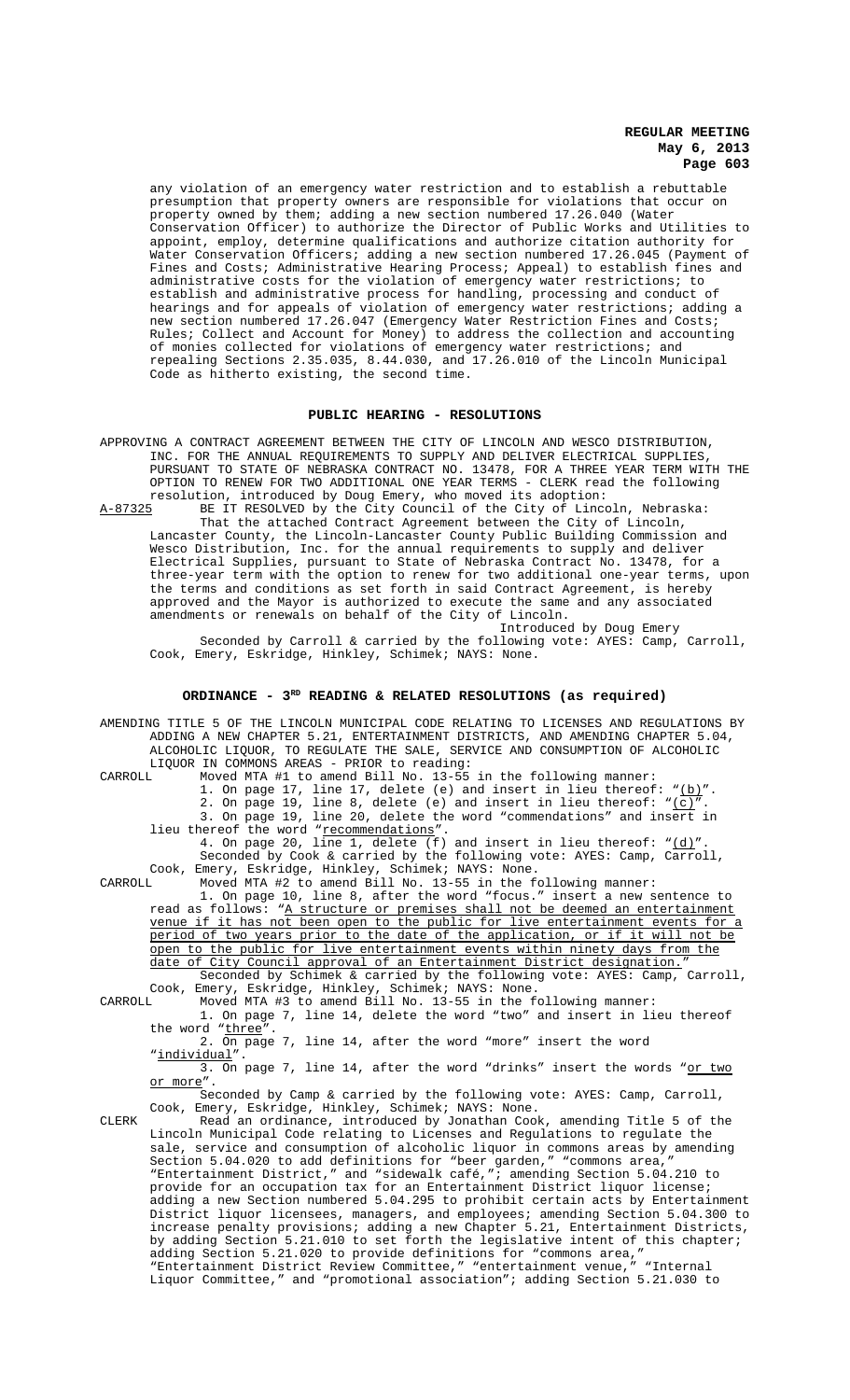provide the City Council the authority to designate an area as an Entertainment District and to authorize the City Clerk to issue a permit, and to provide permit terms; adding Section 5.21.040 to establish commons area design requirements; adding Section 5.21.050 to establish the application process for an Entertainment District designation and permit, and to establish associated fees; adding Section 5.21.060 to establish additional permit terms; adding Section 5.21.070 to establish a permit modification process; adding Section 5.21.080 to establish a renewal process for Entertainment District designations and permits; adding Section 5.21.090 to establish a process for logging complaints relating to Entertainment Districts; adding Section 5.21.100 to provide a severability and savings clause; and repealing Sections 5.04.020, 5.04.210 and 5.04.300 of the Lincoln Municipal Code as hitherto existing, the third time. COOK Moved to pass the ordinance as amended. Seconded by Carroll & carried by the following vote: AYES: Camp, Carroll, Cook, Emery, Eskridge, Hinkley, Schimek; NAYS: None. The ordinance, being numbered **#19874**, is recorded in Ordinance Book #28, Page . AMENDING TITLE 9 OF THE LINCOLN MUNICIPAL CODE RELATING TO PUBLIC PEACE AND WELFARE TO ADD A NEW CHAPTER 9.30 ENTITLED "DONATION BOXES" BY ADDING SECTION 9.30.010 TO SET FORTH DEFINITIONS USED IN THIS CHAPTER; ADDING SECTION 9.30.020 TO SET FORTH THE LEGISLATIVE INTENT OF THE COUNCIL; ADDING SECTION 9.30.030 TO PROHIBIT DONATION BOXES FOR OTHER THAN CHARITABLE PURPOSES; ADDING SECTION 9.30.040 TO PROVIDE FOR ISSUANCE OF DONATION BOX PERMITS; ADDING SECTION 9.30.050 TO PROVIDE FOR ENFORCEMENT OF THIS CHAPTER; ADDING SECTION 9.30.060 TO PROVIDE EXEMPTIONS FOR DONATION BOXES ON PROPERTY OWNED BY A CHARITABLE ORGANIZATION; AND ADDING SECTION 9.30.070 TO PROVIDE FOR SEVERABILITY OF THE PROVISIONS OF THIS CHAPTER - PRIOR to reading: EMERY Moved MTA #1 to amend Bill No. 13-56 in the following manner: 1. On page 1, line 19, after the word "receptacle" insert the words that is not enclosed by any other building, 2. On page 3, line 6, delete "City Clerk," and insert in lieu thereof<br>Department of Building and Safety. of Building and Safety. 3. On page 3, line 14, delete "City Clerk," and insert in lieu thereof Department of Building and Safety. 4. On page 3, delete lines 22 and 23 and insert in lieu thereof (d) Placement and maintenance of a donation box shall be subject to the provisions of the Lincoln Municipal Code, including Title 20, Building Code, and Chapter<br>22.05, Lincoln Construction Sign Code. Lincoln Construction Sign Code. 5. On page 3, following subparagraph 9.30.040, insert the following: (e) The fee for a Donation Box Permit shall be \$150.00. Seconded by Camp & carried by the following vote: AYES: Camp, Carroll, Cook, Emery, Eskridge, Hinkley, Schimek; NAYS: None. SCHIMEK Moved MTA #2 to amend Bill No. 13-56 in the following manner: 1. On page 1, line 8, after the word "chapter," insert the following: "*i* and establishing the operative date for this ordinance as August 1, 2013". 2. On page 1, line 18, after the word "amended," insert the words, "or a public, parochial or private school 3. On page 3, line 16, after the word "amended," insert the words, "or a public, parochial or private school,". parochial or private school, 4. On page 3, line 16, after the words "tax status" insert the words "or that the applicant is a public, parocial or private school". 5. On page 5, between lines 6 and 7, insert the following: "Section 9. That the operative date of this ordinance shall be August 1, 2013." 6. On page 5, line 7, renumber Section 9 as Section 10. Seconded by Emery & carried by the following vote: AYES: Camp, Carroll, Cook, Emery, Eskridge, Hinkley, Schimek; NAYS: None. CARROLL Moved MTA #3 to amend Bill No. 13-56 in the following manner: 1. On page 3, line 3, after the word "unless," insert the following: "at least 80% of 2. On page 3, line 4, before the word "proceeds" insert the word "gross". Seconded by Cook & carried by the following vote: AYES: Carroll, Cook, Eskridge, Hinkley, Schimek; NAYS: Camp, Emery. CAMP Moved to Place Bill No. 13-56 on Indefinite Pending. Seconded by Hinkley. HINKLEY Moved a friendly amendment to Delay Action two weeks. Camp accepted. The motion **LOST** by the following vote: AYES: Camp, Hinkley; NAYS: Carroll, Cook, Emery, Eskridge, Schimek. CLERK Read an ordinance, introduced by Jonathan Cook, amending Title 9 of the Lincoln Municipal Code relating to Public Peace and Welfare to add a new Chapter 9.30 entitled "Donation Boxes" by adding Section 9.30.010 to set forth definitions used in this chapter; adding Section 9.30.020 to set forth the Legislative Intent of the Council; adding Section 9.30.030 to prohibit Donation Boxes for other than charitable purposes; adding Section 9.30.040 to provide for

issuance of Donation Box Permits; adding Section 9.30.050 to provide for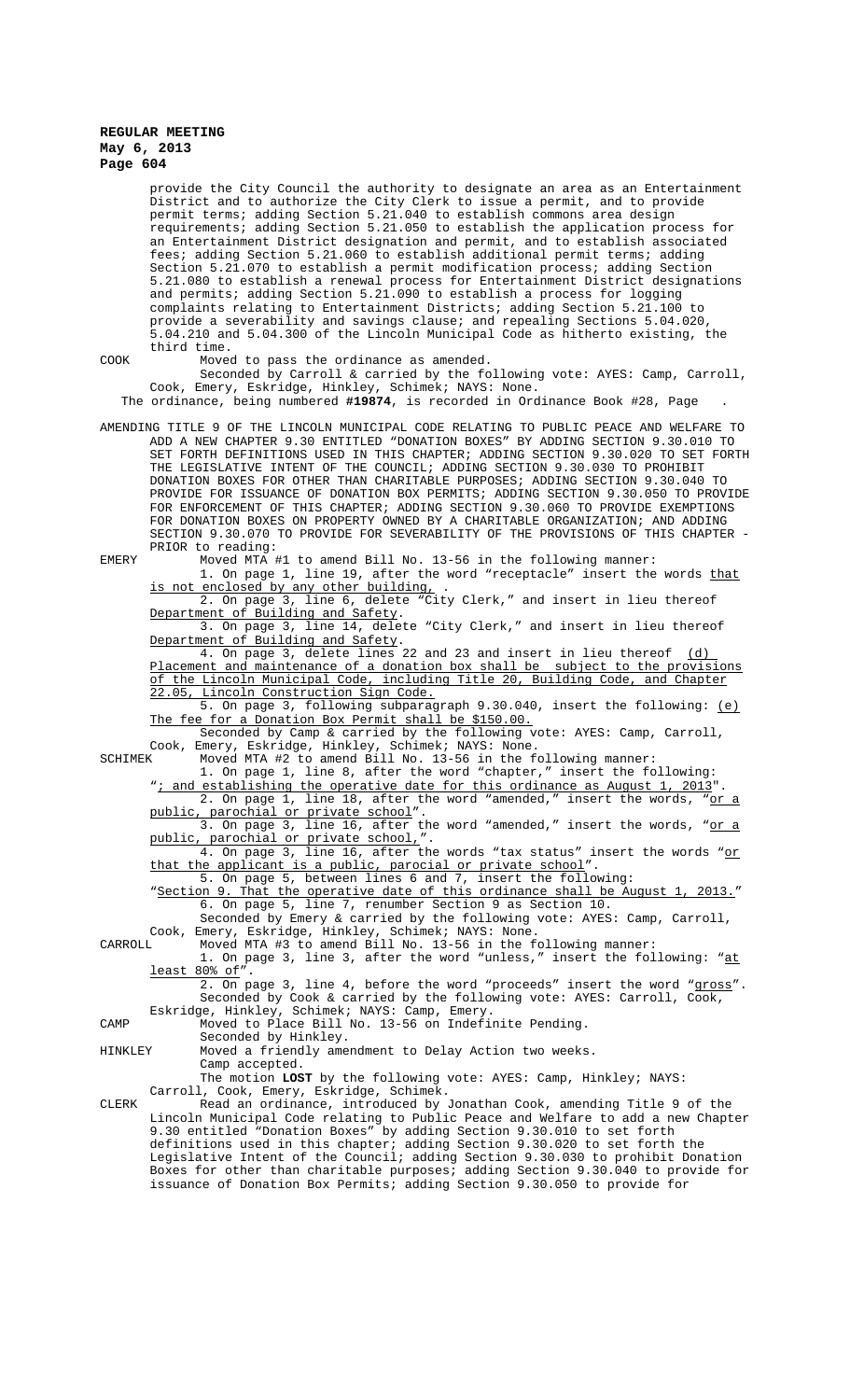enforcement of this chapter; adding Section 9.30.060 to provide exemptions for donation boxes on property owned by a charitable organization; and adding Section 9.30.070 to provide for severability of the provisions of this chapter, the third time.

COOK Moved to pass the ordinance as amended.

Seconded by Schimek & carried by the following vote: AYES: Camp, Carroll, Cook, Emery, Eskridge, Hinkley, Schimek; NAYS: None. The ordinance, being numbered **#19875**, is recorded in Ordinance Book #28, Page .

# **ORDINANCES - 1ST READING & RELATED RESOLUTIONS (as required)**

AMENDING CHAPTER 24.01 OF THE LINCOLN MUNICIPAL CODE (LINCOLN FIRE SUPPRESSION SYSTEMS) TO DELETE REFERENCES TO OR ACTIONS REQUIRED OF THE EXAMINING BOARD AND THE ADMINISTRATIVE AUTHORITY; AND BY AMENDING SECTION 24.01.010 TO REPLACE THE DEFINITION OF "ADMINISTRATIVE AUTHORITY" WITH THE DEFINITION OF "BUILDING AND SAFETY"; AMENDING SECTION 24.01.040 TO PROVIDE QUALIFICATIONS FOR A FIRE SUPPRESSION JOURNEYMAN AND FIRE SUPPRESSION CONTRACTOR, AND TO PROVIDE THAT THE DIRECTOR SHALL DETERMINE THE MINIMUM QUALIFICATIONS FOR APPLICANTS FOR REGISTRATION BASED ON A POINT SYSTEM AND SHALL APPROVE THE FORM AND CONTENT OF ANY EXAMINATION TO BE GIVEN TO APPLICANTS; REPEALING SECTION 24.01.050, EXAMINING BOARD, AUTHORITY; ADDING A NEW SECTION NUMBERED 24.01.065 TO PROVIDE FOR THE APPEAL OF AN ISSUED OR DENIED REGISTRATION CERTIFICATE; REPEALING SECTION 24.01.070, EXAMINING BOARD, MEETINGS; AMENDING SECTION 24.01.100 TO CHANGE THE PROCESS FOR SUSPENDING OR REVOKING A CERTIFICATE OF REGISTRATION; AMENDING SECTION 24.01.110 TO PROVIDE RENEWAL OF CERTIFICATES OF REGISTRATION UPON APPROVAL OF THE DIRECTOR; AMENDING SECTION 24.01.120 TO PROVIDE ANY PERSON REGISTERED AS A CONTRACTOR OR JOURNEYMAN WHO DOES NOT RENEW HIS CERTIFICATE OF REGISTRATION FOR A PERIOD OF 60 DAYS AFTER THE EXPIRATION OF THE SAME MAY BE REQUIRED TO SUBMIT HIMSELF TO AN EXAMINATION BY THE DIRECTOR BEFORE SUCH PERSON CAN AGAIN BE REGISTERED; AMENDING SECTION 24.01.150 TO INCREASE REGISTRATION AND EXAMINATION FEES; AMENDING SECTION 24.01.180 TO DELETE REFERENCES TO FIRE AND RESCUE DEPARTMENT; AMENDING SECTION 24.01.190 TO PROVIDE FOR A PLAN REVIEW FEE; AMENDING SECTION 21.01.1.01 CONTROL OF CHARGE OF THE MAP ASSESSED AND REVIEW FEE:<br>AMENDING SECTION 24.01.200 TO INCREASE PERMIT FEES AND INSPECTION FEES AND TO PROVIDE DOUBLE FEES WHERE WORK FOR WHICH A PERMIT IS REQUIRED IS STARTED WITHOUT A PERMIT AND TO ADD PROVISIONS RELATING TO PERMIT EXPIRATIONS AND REFUNDS; AMENDING SECTION 24.01.220 TO REQUIRE A DOUBLE CHECK BACKFLOW PREVENTER OF ALL SPRINKLER SYSTEMS; AND REPEALING SECTION 24.01.330, DETECTOR METER. (3/18/13 - INDEFINITE PENDING) (4/29/13 - REMOVED FROM PENDING TO HAVE 1ST READING ON 5/6/13) - CLERK read an ordinance, introduced by Lloyd Hinkley, amending Chapter 24.01 of the Lincoln Municipal Code (Lincoln Fire Suppression Systems) by amending Section 24.01.010 to replace the definition of "Administrative Authority" with the definition of "Building and Safety"; amending Section 24.01.030 to delete references to Administrative Authority; amending Section 24.01.040 to delete the Examining Board provisions, to provide qualifications for a Fire Suppression Journeyman and Fire Suppression Contractor, and to provide that the Director shall determine the minimum qualifications for applicants for registration based on a point system and shall approve the form and content of any examination to be given to applicants; repealing Section 24.01.050, Examining Board, Authority; amending Section 24.01.060 to delete references to examining board and Administrative Authority; adding a new section numbered 24.01.065 to provide for the appeal of an issued or denied registration certificate; repealing Section 24.01.070, Examining Board, Meetings; amending Section 24.01.080 to delete actions required of the examining board and references to Administrative Authority; amending Section 24.01.100 to change the process for suspending or revoking a certificate of registration; amending Section 24.01.110 to provide renewal of certificates of registration upon approval of the Director; amending Section 24.01.120 to provide any person registered as a contractor or journeyman who does not renew his certificate of registration for a period of 60 days after the expiration of the same may be required to submit himself to an examination by the Director before such person can again be registered; amending Section 24.01.130 to delete references to examining board and Administrative Authority; amending Section 24.01.140 to delete a reference to Administrative Authority; amending Section 24.01.150 to increase registration and examination fees; amending Section 24.01.160 to delete references to Administrative Authority; amending Section 24.01.180 to delete references to Administrative Authority and Fire and Rescue Department; amending Section 24.01.190 to provide for a plan review fee and to delete references to Administrative Authority; amending Section 24.01.200 to increase permit fees and inspection fees and to provide double fees where work for which a permit is required is started without a permit and to add provisions relating to permit expirations and refunds; amending Section 24.01.220 to require a double check backflow preventer of all sprinkler systems; amending Sections 24.01.230, 24.01.250, 24.01.260, 24.01.270, 24.01.280, and 24.01.290 to delete references to Administrative Authority; repealing Section 24.01.330, Detector Meter; amending Sections 24.01.340, 24.01.360, and 24.01.370 to delete references to Administrative Authority; and repealing Sections 24.01.010, 24.01.030, 24.01.040, 24.01.060, 24.01.080, 24.01.100, 24.01.110, 24.01.120, 24.01.130, 24.01.140, 24.01.150, 24.01.160, 24.01.170, 24.01.180, 24.01.190, 24.01.200, 24.01.220, 24.01.230, 24.01.250, 24.01.260, 24.01.270, 24.01.280, 24.01.290, 24.01.340, 24.01.360, and 24.01.370 of the Lincoln Municipal Code as hitherto existing, the first time.